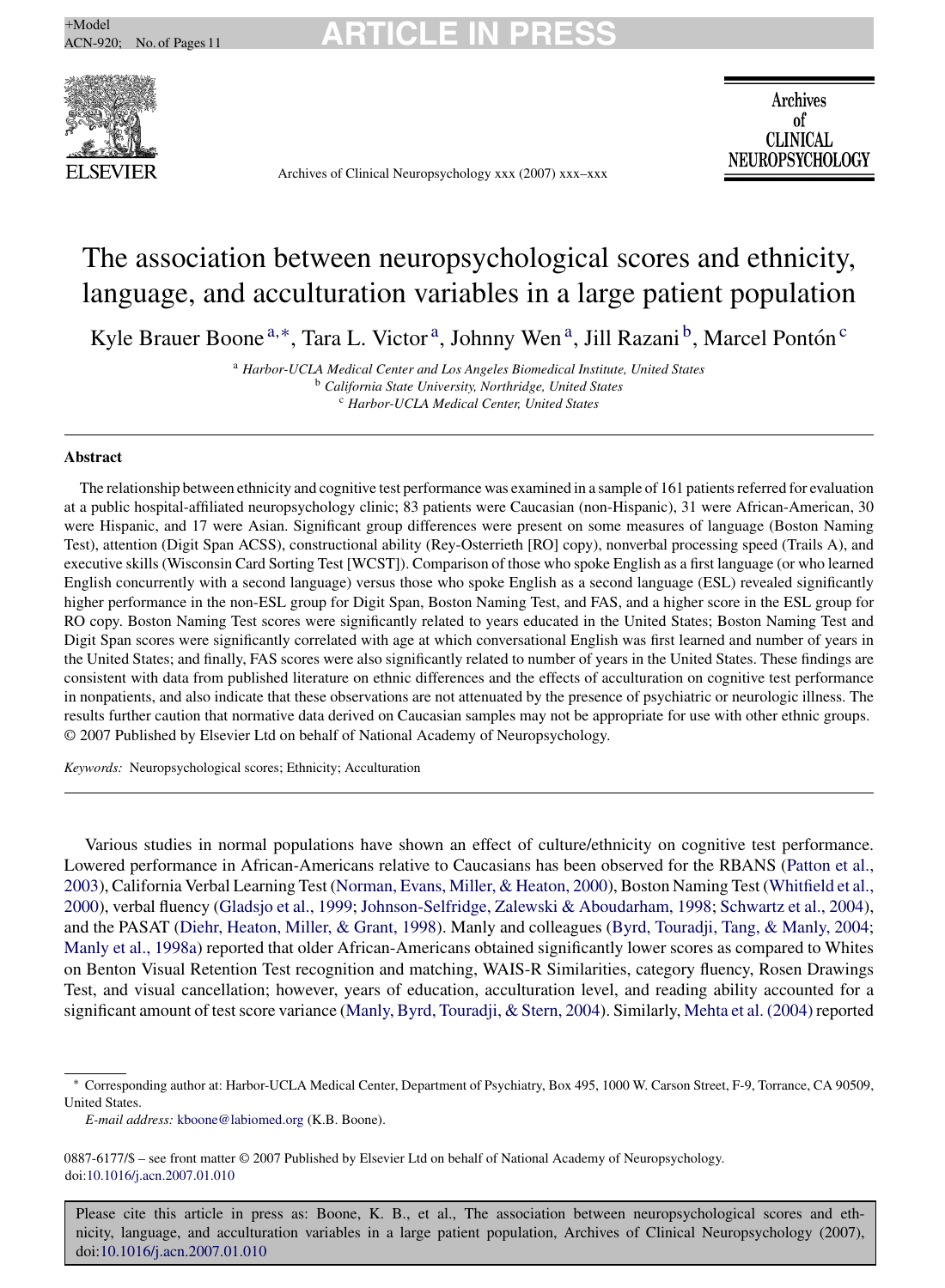#### 2 *K.B. Boone et al. / Archives of Clinical Neuropsychology xxx (2007) xxx–xxx*

significantly lowered scores in older African-Americans compared to Caucasians on Digit Symbol and a modified minimental state examination, and [Schwartz et al. \(2004\)](#page-10-0) documented significantly poorer scores on the Stroop Test, Rey Auditory Verbal Learning Test (RAVLT), Rey-Osterrieth (RO), Symbol Digit, Colored Progressive Matrices, Boston Naming Test, and Trailmaking in African-Americans, but differences substantially decreased after adjustments were made for demographic, socioeconomic (e.g., literacy, financial adequacy, household assets, occupational status), and/or health (i.e., blood lead, diabetes, hypertension, tobacco use, etc.) characteristics.

Lowered performances have also been observed in Hispanic nonpatients relative to Caucasians on Halstead-Reitan measures ([Arnold, Montgomery, Castaneda, & Longoria, 1994\),](#page-8-0) the Wechsler Memory Scale–Revised (WMS-R) ([Demsky, Mittenberg, Quintar, Katell, & Golden, 1998\) a](#page-8-0)nd the Wisconsin Card Sorting Test (WCST) [\(Coffey, Marmol,](#page-8-0) [Schock, & Adams, 2005\),](#page-8-0) although differences were attenuated when the effects of acculturation were considered. Comparison of an ethnically diverse sample (Hispanic, Asian, Middle-Eastern) with Anglo-Americans revealed that the latter group performed significantly better on the verbal, but not the nonverbal, subtests of the Wechsler Abbreviated Scale of Intelligence (WASI), and that acculturation measures were significant predictors of Vocabulary and Similarities performance in the non-Anglo group ([Razani, Murcia, Tabares, & Wong, in press\).](#page-9-0)

Some literature suggests that the effect of demographic variables on neuropsychological scores may be reduced in patient groups as compared to control populations due to the predominant effect of illness on cognition [\(Reitan &](#page-9-0) [Wolfson, 1995, 1997;](#page-9-0) e.g., Trailmaking: [Corrigan & Hinkeldey, 1987;](#page-8-0) [Mitrushina, Boone, & D'Elia, 1999\).](#page-9-0) However, there are few studies examining the relationship between ethnicity/culture and cognitive scores in patient populations. This information is critical because it is unclear whether the same corrections for culture/ethnicity indicated for control populations should be applied when interpreting patient scores.

To the best of our knowledge, there have only been two studies examining the effects of ethnicity/culture on cognitive scores in a clinical sample at risk for cognitive impairment. [Manly et al. \(1998b\)](#page-9-0) compared the neuropsychological performance of HIV+ African-Americans to that of age, education, and gender matched HIV+ non-Hispanic Whites. They found that the African-Americans scored significantly lower relative to their White counterparts on the Category Test, Trails B, WAIS-R Block Design, WAIS-R Vocabulary, and Story and Figure Memory Test learning components. However, virtually all of these differences were no longer significant when scores were adjusted for level of acculturation. Similarly, [Kennepohl et al. \(2004\)](#page-8-0) observed that in an African-American traumatic brain injury sample, lower levels of acculturation were associated with poorer performance on the Token Test, Block Design, RAVLT, and Symbol Digit Modalities Test. Although these studies provide important information, they are limited to examination of African-Americans and do not provide data on performance for many common neuropsychological measures.

The purpose of the present study was to compare the performance of African-American, Hispanic, Asian, and Caucasian (non-Hispanic) neuropsychology clinic patients on a battery of common neuropsychological tests, and to examine the separate impact of language/acculturation (i.e., ESL, age learned English, years of education in United States, number of years in United States) on cognitive test performance.

### **1. Method**

### *1.1. Participants*

Permission to access archival data was obtained from the Institutional Review Board at Harbor-UCLA Medical Center. The sample comprised patients referred for outpatient neuropsychological evaluation at this public hospital by the departments of Neurology and Psychiatry and also by nearby community mental health centers. To ensure that only subjects who were applying adequate effort on the cognitive measures were included in the study, patients who were involved in civil litigation or attempting to obtain disability compensation were excluded from the sample. In addition, subjects who failed three or more of the following cognitive effort measures were also excluded: WAIS-III Digit Span Age Corrected Scaled Score (cut-off < 6; [Babikian, Boone, Lu, & Arnold, 2006\),](#page-8-0) Dot Counting Test E score (cutoff ≥ 17; [Boone, Lu, & Herzberg, 2002a\),](#page-8-0) RAVLT Recognition (cut-off ≤ 7, [Greiffenstein, Baker, & Gola, 1996\),](#page-8-0) Rey 15-Item (total free recall + [recognition minus false positives] cut-off < 20; [Boone, Salazar, Warner-Chacon, & Razani,](#page-8-0) [2002\),](#page-8-0) Warrington Recognition Memory Test–Words (cut-off < 33; [Iverson & Franzen, 1994\),](#page-8-0) RO Effort Equation (copy + [recognition minus atypical false positives]  $\times$  3; cut-off  $\leq$  47; [Lu, Boone, Cozolino, & Mitchell, 2003\),](#page-9-0) Rey Word Recognition Test (cut-off for males  $\leq$  5, females  $\leq$  7; [Nitch, Boone, Wen, Arnold, & Warner-Chacon, 2006\),](#page-9-0) and b Test E score (cut-off  $> 160$ ; [Boone, Lu, & Herzberg, 2002b\).](#page-8-0)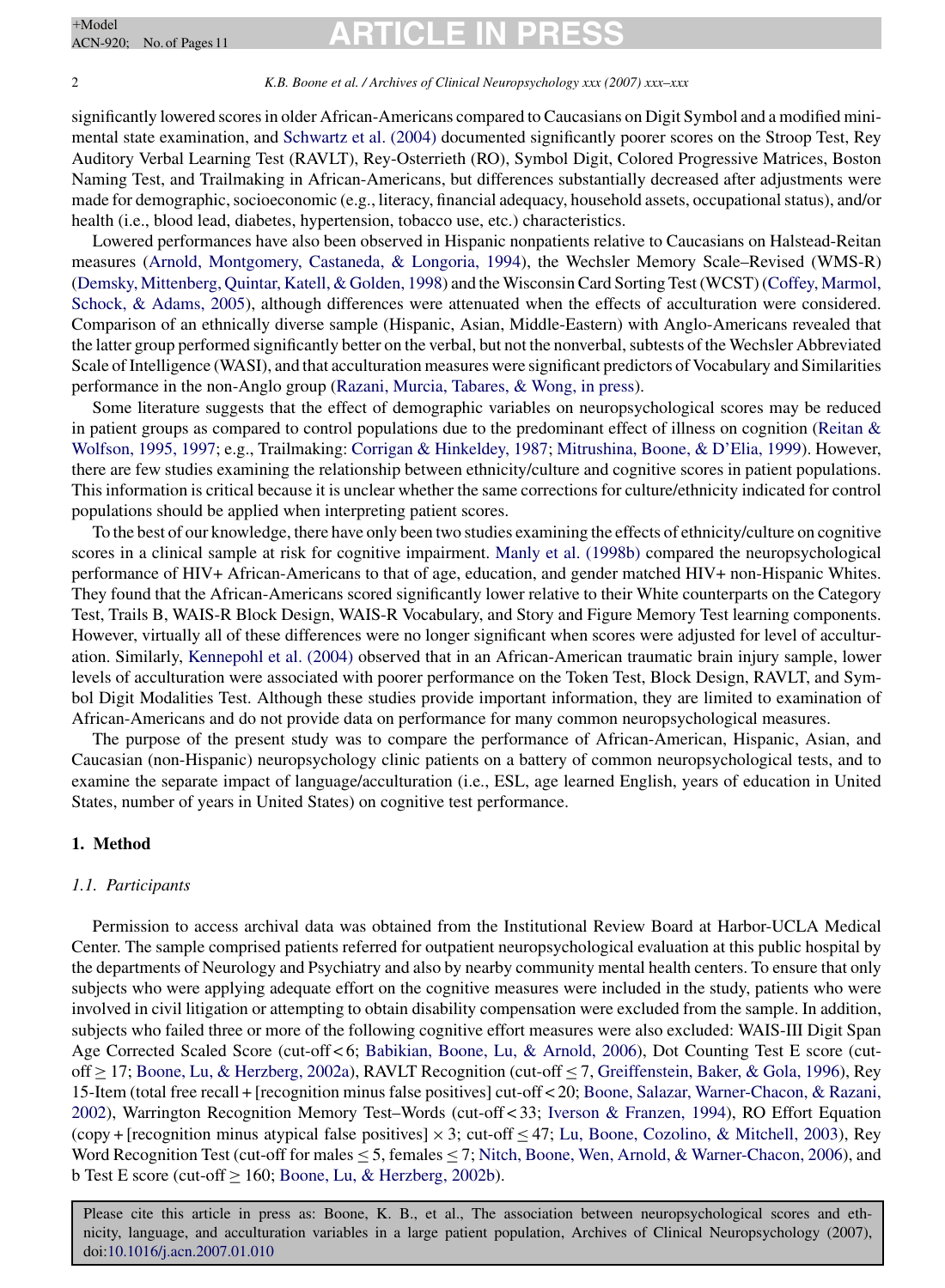#### Table 1

Frequency (percentage) of diagnosis by ethnicity

| Diagnosis                   | Caucasian $(N=83)$ | Hispanic $(N=30)$ | Asian $(N=17)$   | African-American $(N=31)$ |
|-----------------------------|--------------------|-------------------|------------------|---------------------------|
| Depression                  | $15(18.1\%)$       | $3(10.0\%)$       | $2(11.8\%)$      | $2(6.5\%)$                |
| Severe head injury          | $10(12.0\%)$       | $3(10.0\%)$       | 3(17.6%)         | $2(6.5\%)$                |
| Drugs/alcohol               | $8(9.6\%)$         | 4(13.3%)          | $\overline{0}$   | 3(9.7%)                   |
| <b>HIV</b>                  | $6(7.2\%)$         | 0                 | $\theta$         | 0                         |
| Seizures                    | $6(7.2\%)$         | $\Omega$          | $1(5.9\%)$       | 0                         |
| Psychosis                   | $5(6.0\%)$         | 5(16.7%)          | $2(11.8\%)$      | $5(16.1\%)$               |
| Bipolar disorder            | $3(4.8\%)$         | $1(3.3\%)$        | $1(5.9\%)$       | $2(6.5\%)$                |
| Multiple sclerosis          | $3(3.6\%)$         | $\overline{0}$    | $\mathbf{0}$     | 0                         |
| Stroke/aneurysm             | $3(3.6\%)$         | $4(13.3\%)$       | $1(5.9\%)$       | $4(12.9\%)$               |
| Brain tumor/cyst            | 3(3.6%)            | 2(6.7%)           | $\mathbf{0}$     | 0                         |
| Mild cognitive impairment   | $3(3.6\%)$         | 0                 | $2(11.8\%)$      | $2(6.5\%)$                |
| Dementia                    | $3(3.6\%)$         | 0                 | $\overline{0}$   | $2(6.5\%)$                |
| Attention deficit disorder  | $2(2.4\%)$         | $\mathbf{0}$      | $\overline{0}$   | 0                         |
| Moderate head injury        | $2(2.4\%)$         | 0                 | $\overline{0}$   | 0                         |
| Anxiety/panic               | $2(2.4\%)$         | $1(3.3\%)$        | $\theta$         | $1(3.2\%)$                |
| Anoxia                      | $1(1.2\%)$         | $1(3.3\%)$        | $1(5.9\%)$       | 0                         |
| Hepatitis                   | $1(1.2\%)$         | $\overline{0}$    | $\boldsymbol{0}$ | 0                         |
| Immune disorder             | $1(1.2\%)$         | $1(3.3\%)$        | 0                | 0                         |
| Learning disability         | $1(1.2\%)$         | $1(3.3\%)$        | 0                | $5(16.1\%)$               |
| Personality disorder        | $1(1.2\%)$         | 0                 | $\overline{0}$   | 0                         |
| Mild mental retardation     | $1(1.2\%)$         | 0                 | 0                | 0                         |
| Frontotemporal dementia     | $1(1.2\%)$         | 0                 | $\theta$         | $1(3.2\%)$                |
| Encephalitis                | $1(1.2\%)$         | 0                 | $\boldsymbol{0}$ | 0                         |
| Asbergers                   | $1(1.2\%)$         | $\overline{0}$    | $\mathbf{0}$     | 0                         |
| Somatoform                  | $\mathbf{0}$       | 2(6.7%)           | $1(5.9\%)$       | $1(3.2\%)$                |
| Carotid stenosis            | $^{0}$             | $1(3.3\%)$        | $\mathbf{0}$     | 0                         |
| Tourettes                   | 0                  | $1(3.3\%)$        | $\Omega$         | 0                         |
| Mild head injury            | 0                  | 0                 | $1(5.9\%)$       | 0                         |
| Amnestic disorder           | $^{0}$             | 0                 | $1(5.9\%)$       | 0                         |
| Rule out cognitive disorder | $\mathbf{0}$       | 0                 | $1(5.9\%)$       | 0                         |
| Hydrocephalus               | $\Omega$           | $\boldsymbol{0}$  | $\mathbf{0}$     |                           |

In the final sample of 161 patients, 83 were Caucasian (non-Hispanic), 31 were African-American, 30 were Hispanic, and 17 were Asian. All participants were fluent in English and were able to understand test instructions.

As shown in Table 1, the distribution of diagnoses was generally comparable across groups.

### *1.2. Neuropsychological measures*

A neuropsychological battery was administered to all patients as part of a clinical neurocognitive evaluation. Scores used for analysis included (1) total correct on the Boston Naming Test (out of 60 possible); (2) total correct, nonredundant words generated on FAS; (3) RO Complex Figure Test copy and 3-min recall scores; (4) number of categories completed on the WCST; (5) number of words recalled for Trial 5, Trial 7 (after interference), and Trial 8 (long delay), and recognized on a paragraph format recognition trial for the RAVLT; (6) time scores for the Trailmaking Test (Parts A and B); (7) time scores for the Comalli Stroop Test (Parts A, B, and C); (8) age-corrected scaled scores (ACSS) for WAIS-R or WAIS-III Digit Span; and (9) age-corrected percentiles for WMS-R or Wechsler Memory Scale-III (WMS-III) Logical Memory I and II and Visual Reproduction I and II.

### *1.3. Language/acculturation variables*

The following language and acculturation data were extracted from the patient files: (1) whether subjects learned English as a first language (or concurrent with another language) versus English learned as a second language (ESL); (2) age at which English was first learned; (3) number of years resided in the United States (subtracted from total age); and finally, (4) number of years educated in the United States (subtracted from total years of education completed).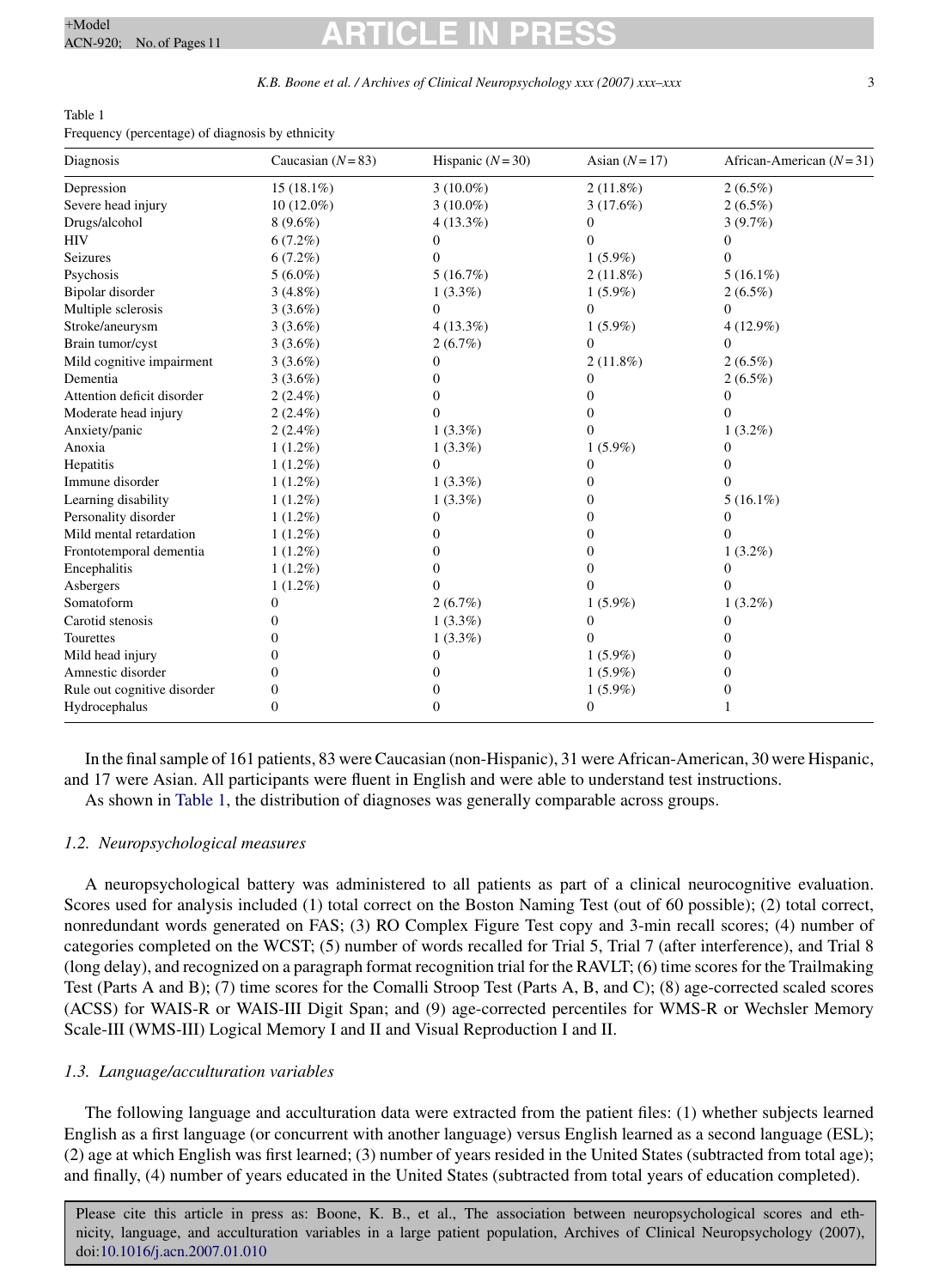#### 4 *K.B. Boone et al. / Archives of Clinical Neuropsychology xxx (2007) xxx–xxx*

### **2. Results**

As shown in [Table 2,](#page-4-0) one-way analysis of variance (ANOVA) revealed ethnic groups significantly differed in age  $(F(3,157) = 3.018, p = .032)$  and years of education  $(F(3,157) = 18.732, p = .0001)$ . With respect to age, Tukey's posthoc analyses failed to reveal significant pairwise group differences. However, with regards to education, Tukey's post-hoc analyses revealed that Hispanics had significantly less education than Caucasians  $(p=.0001)$ , Asians  $(p = .0001)$ , and African-Americans  $(p = .005)$ , and African-Americans had significantly less education than Asians  $(p=.004)$ .

Subsequent analysis of covariance (ANCOVA) examining group differences (i.e., ethnicity as the between-subjects factor) on neuropsychological test scores included age and education as covariates (with the exception that age was not used as a covariate for WMS subtest percentiles or WAIS-R/WAIS-III Digit Span ACSS because these scores were already age corrected). As shown in [Table 2, A](#page-4-0)NCOVA revealed significant group differences on measures of attention (Digit Span ACSS), nonverbal processing speed (Trails A), language (Boston Naming Test), constructional ability (RO copy), and executive skills (WCST); no significant differences were found in verbal processing speed (Stroop A and B), verbal memory (WMS-R or WMS-III LM, RAVLT), visual memory (WMS-R or WMS-III VR; RO delay), or executive skills involving word generation (FAS), rapid response inhibition (Stroop C), or alternation between tasks (Trails B).

Bonferroni contrasts revealed that Caucasians scored significantly higher than (1) African-Americans on Digit Span, Trails A, Boston Naming Test, RO copy, and WCST categories; (2) Hispanics on Digit Span and Boston Naming Test; and finally, (3) Asians on Boston Naming Test. In addition, Hispanics scored significantly higher than African-Americans on WCST categories, and Asians scored higher than African-Americans on RO copy.

As shown in [Table 3,](#page-5-0) additional analyses were computed between those who spoke English as a second language (*n* = 25) versus native English speakers (*n* = 136). ANOVA revealed these two subgroups did not significantly differ in age but did differ in mean years of education. Subsequent ANCOVA analyses (covarying for education only) showed that native English speakers outperformed ESL patients on Digit Span, Boston Naming Test, and FAS, whereas the ESL group scored significantly higher on RO copy. In a subsample of Hispanics only (i.e., the ethnic group with the largest number of ESL speakers), ESL  $(n=12)$  and non-ESL  $(n=18)$  subjects also differed in years of education  $(F(1,28) = 12.568, p = .001)$ , but not in age. Subsequent ANCOVA analyses (covarying for education) showed that although the ESL superiority on RO copy continued to be observed (non-ESL =  $27.7 \pm 1.2$ , ESL =  $32.4 \pm 1.5$ ,  $F(1,27) = 4.916$ ,  $p = .035$ ), no significant differences were noted on Digit Span (non-ESL = 7.5  $\pm$  0.3, ESL = 6.7  $\pm$  0.4, *F*(1,27) = 2.367, *p* = .136), Boston Naming Test (non-ESL = 42.2 ± 2.2, ESL = 38.7 ± 2.9, *F*(1,26) = .692, *p* = .413), and FAS (non-ESL =  $26.9 \pm 3.0$ , ESL =  $20.2 \pm 3.8$ ,  $F(1,27) = 1.676$ ,  $p = .206$ ). ESL and non-ESL Asians could not be compared due to small sample sizes (10 vs. 7).

Regarding acculturation variables, Boston Naming Test performance was significantly and negatively related to the age at which conversational English was first learned (Spearman *r* = −.258, *p* = .001), number of years educated in the United States (subtracted from total education completed; Spearman  $r = -0.272$ ,  $p = 0.001$ ), and number of years in the United States (subtracted from total age; Spearman *r* = −.346, *p* = .0001). Digit Span score was significantly and negatively related to age at which English was first learned (Spearman *r* = −.258, *p* = .001) and number of years in the United States (subtracted from total age; Spearman *r* = −.193, *p* = .016), whereas FAS was significantly and negatively correlated only with number of years in the United States (subtracted from total age; Spearman *r* = −.184, *p* = .022). No other significant relationships were observed between acculturation measures and cognitive scores.

### **3. Discussion**

In the present study, the association of ethnicity and cognitive test performance was examined in a large archival data set of patients referred to a public hospital-affiliated outpatient neuropsychology clinic. Comparisons of Caucasians (non-Hispanic), African-Americans, Hispanics, and Asians revealed significant group differences on a third of the scores from the neuropsychological battery. Specifically, group differences were observed in language (i.e., Boston Naming Test), visuoconstruction (i.e., RO copy), verbal repetition/attention span (i.e., Digit Span), nonverbal processing speed (i.e., Trails A), and an executive task (i.e., WCST total number of categories). These differences emerged despite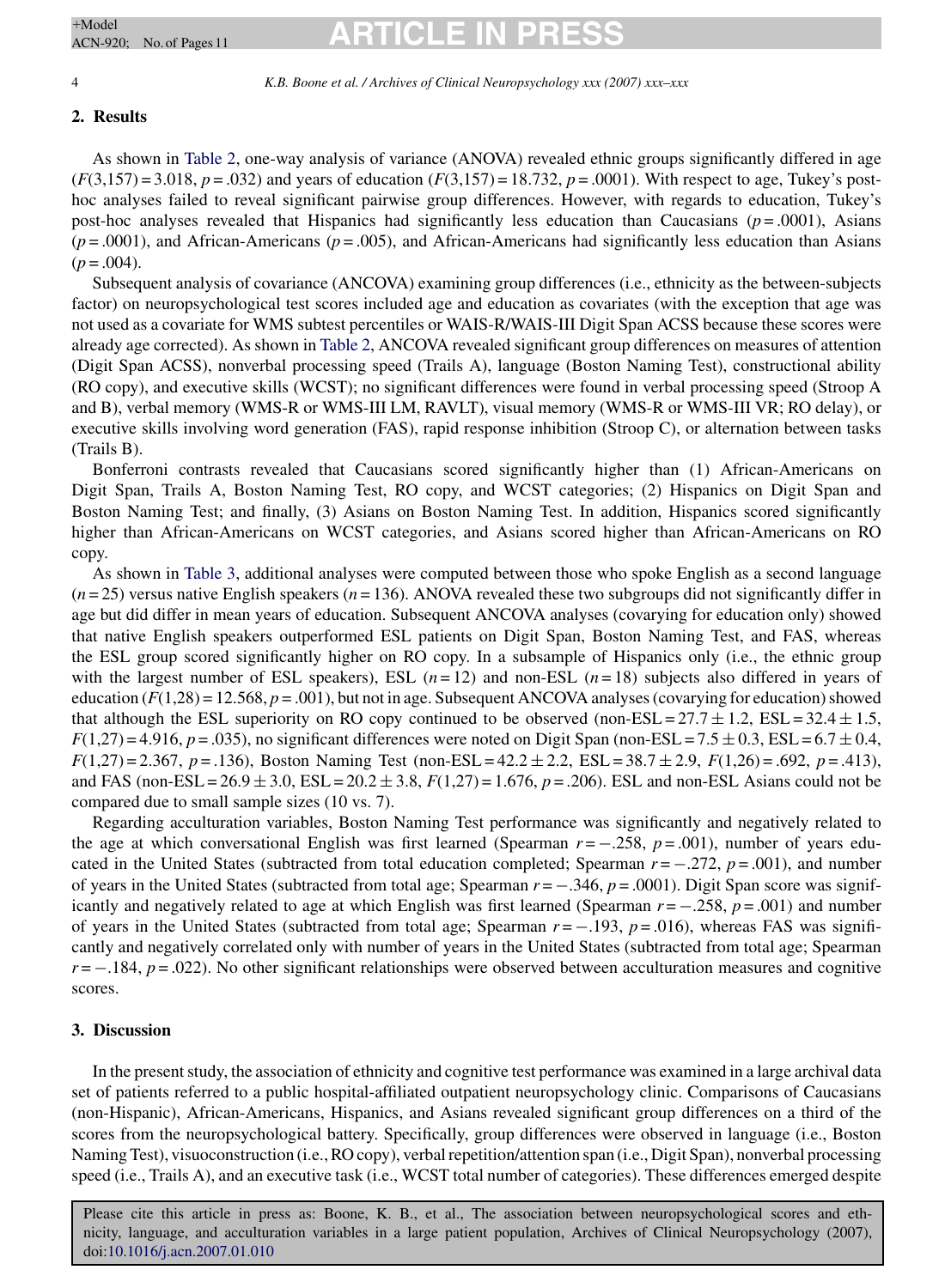#### <span id="page-4-0"></span>Table 2 Sample characteristics and neuropsychological performances by ethnicity

|                           | Caucasian  | Hispanic    | Asian       | African-American | F      | $\boldsymbol{p}$         | Group differences <sup>a</sup> |
|---------------------------|------------|-------------|-------------|------------------|--------|--------------------------|--------------------------------|
| Sample characteristics    |            |             |             |                  |        |                          |                                |
| Total sample size         | 83         | 30          | 17          | 31               |        | $\qquad \qquad -$        |                                |
| Gender (% female)         | 57         | 67          | 41          | 68               |        | $\overline{\phantom{0}}$ |                                |
| Age                       | 49.0(14.3) | 41.0(15.2)  | 43.8 (17.6) | 41.7(17.1)       | 3.018  | .032                     |                                |
| Education                 | 13.6(2.6)  | 10.1(3.1)   | 14.8(1.9)   | 12.3(1.6)        | 18.732 | .000                     |                                |
| Attention                 |            |             |             |                  |        |                          |                                |
| WAIS-III Digit Span       | 9.7(0.3)   | 8.0(0.5)    | 8.5(0.6)    | 8.2(0.4)         | 4.913  | .003                     | $C > H$ , AA                   |
| $\boldsymbol{n}$          | 81         | 30          | 17          | 30               |        |                          |                                |
| Processing speed          |            |             |             |                  |        |                          |                                |
| Trailmaking Part A        | 38.6(2.2)  | 39.8 (4.0)  | 43.6(4.9)   | 51.1(3.8)        | 2.875  | .038                     | C > AA                         |
| $\boldsymbol{n}$          | 82         | 30          | 17          | 28               |        |                          |                                |
| Stroop A                  | 54.7(1.7)  | 55.8(3.0)   | 59.1 (3.7)  | 54.1 (2.9)       | .485   | .693                     |                                |
| $\boldsymbol{n}$          | 76         | 29          | 17          | 26               |        |                          |                                |
| Stroop B                  | 76.7(2.5)  | 77.5 (4.4)  | 82.2(5.5)   | 77.9 (4.2)       | .283   | .838                     |                                |
| $\boldsymbol{n}$          | 76         | 29          | 16          | 26               |        |                          |                                |
| Language                  |            |             |             |                  |        |                          |                                |
| <b>Boston Naming Test</b> | 52.4 (1.0) | 42.9(1.8)   | 42.4(2.3)   | 42.5(1.7)        | 13.817 | .000                     | $C > H$ , A, AA                |
| $\boldsymbol{n}$          | 80         | 29          | 15          | 28               |        |                          |                                |
| Verbal Fluency (FAS)      | 33.2(1.3)  | 26.7(2.3)   | 28.1(2.9)   | 30.6(2.1)        |        | 2.408                    | .069                           |
| $\boldsymbol{n}$          | 82         | 30          | 17          | 29               |        |                          |                                |
| Visuospatial              |            |             |             |                  |        |                          |                                |
| RO copy                   | 31.7(0.6)  | 30.3(1.1)   | 32.5(1.3)   | 26.9(1.0)        | 6.575  | .000                     | C, A > AA                      |
| $\boldsymbol{n}$          | 81         | 30          | 17          | 31               |        |                          |                                |
| Visual memory             |            |             |             |                  |        |                          |                                |
| Visual Reproduction I     | 39.0(3.8)  | 26.9(6.7)   | 36.5(8.0)   | 31.1(6.0)        | 0.912  | .437                     |                                |
| $\boldsymbol{n}$          | 74         | 27          | 17          | 28               |        |                          |                                |
| Visual Reproduction II    | 26.4(2.9)  | 27.4(5.2)   | 24.5(6.1)   | 19.0(4.6)        | .737   | .532                     |                                |
| $\boldsymbol{n}$          | 73         | 27          | 17          | 28               |        |                          |                                |
| Rey-O 3-min Delay         | 15.2(0.9)  | 15.0(1.5)   | 16.1(1.9)   | 12.7(1.4)        | .941   | .423                     |                                |
| $\boldsymbol{n}$          | 80         | 30          | 17          | 29               |        |                          |                                |
| Verbal memory             |            |             |             |                  |        |                          |                                |
| Logical Memory I          | 36.6(3.2)  | 30.0(5.6)   | 20.2(6.7)   | 25.6(5.1)        | 2.383  | .072                     |                                |
| $\boldsymbol{n}$          | 72         | 28          | 17          | 28               |        |                          |                                |
| Logical Memory II         | 37.9 (3.2) | 35.3(5.5)   | 28.8(6.7)   | 25.8(5.0)        | 1.635  | .184                     |                                |
| $\boldsymbol{n}$          | 73         | 28          | 17          | 28               |        |                          |                                |
| RAVLT Trial 5             | 8.3(0.4)   | 8.1(0.7)    | 6.8(0.8)    | 7.2(0.6)         | 1.674  | .175                     |                                |
| $\boldsymbol{n}$          | 78         | 30          | 17          | 29               |        |                          |                                |
| <b>RAVLT Short Delay</b>  | 8.3(0.4)   | 8.1(0.7)    | 6.8(0.8)    | 7.2(0.6)         | 1.674  | .175                     |                                |
| $\boldsymbol{n}$          | 78         | 30          | 17          | 29               |        |                          |                                |
| RAVLT long delay          | 7.6(0.4)   | 6.9(0.8)    | 6.5(1.0)    | 6.0(0.7)         | 1.318  | .271                     |                                |
| $\boldsymbol{n}$          | 77         | 30          | 17          | 9                |        |                          |                                |
| RAVLT recognition         | 12.8(0.3)  | 13.1(0.6)   | 12.3(0.7)   | 11.9(0.5)        | 1.313  | .273                     |                                |
| $\boldsymbol{n}$          | 78         | 27          | 17          | 29               |        |                          |                                |
| <b>Executive function</b> |            |             |             |                  |        |                          |                                |
| Stroop C                  | 147.6(5.2) | 144.9 (9.2) | 146.9(11.4) | 159.4(9.0)       | .565   | .639                     |                                |
| $\boldsymbol{n}$          | 75         | 28          | 16          | 24               |        |                          |                                |
| <b>Trailmaking Part B</b> | 101.7(6.6) | 114.4(11.7) | 110.6(14.3) | 126.8(11.4)      | 1.203  | .311                     |                                |
| $\boldsymbol{n}$          | 80         | 29          | 17          | 26               |        |                          |                                |
| WCST categories           | 4.2(0.2)   | 4.4(0.4)    | 3.9(0.6)    | 2.8(0.4)         | 3.579  | .016                     | C, H > AA                      |
| $\boldsymbol{n}$          | 75         | 27          | 13          | 27               |        |                          |                                |

*Note*. Values are adjusted means (*SE*) controlling for age and/or education.

<sup>a</sup> C, Caucasians; H, Hispanics; A, Asians; AA, African-Americans.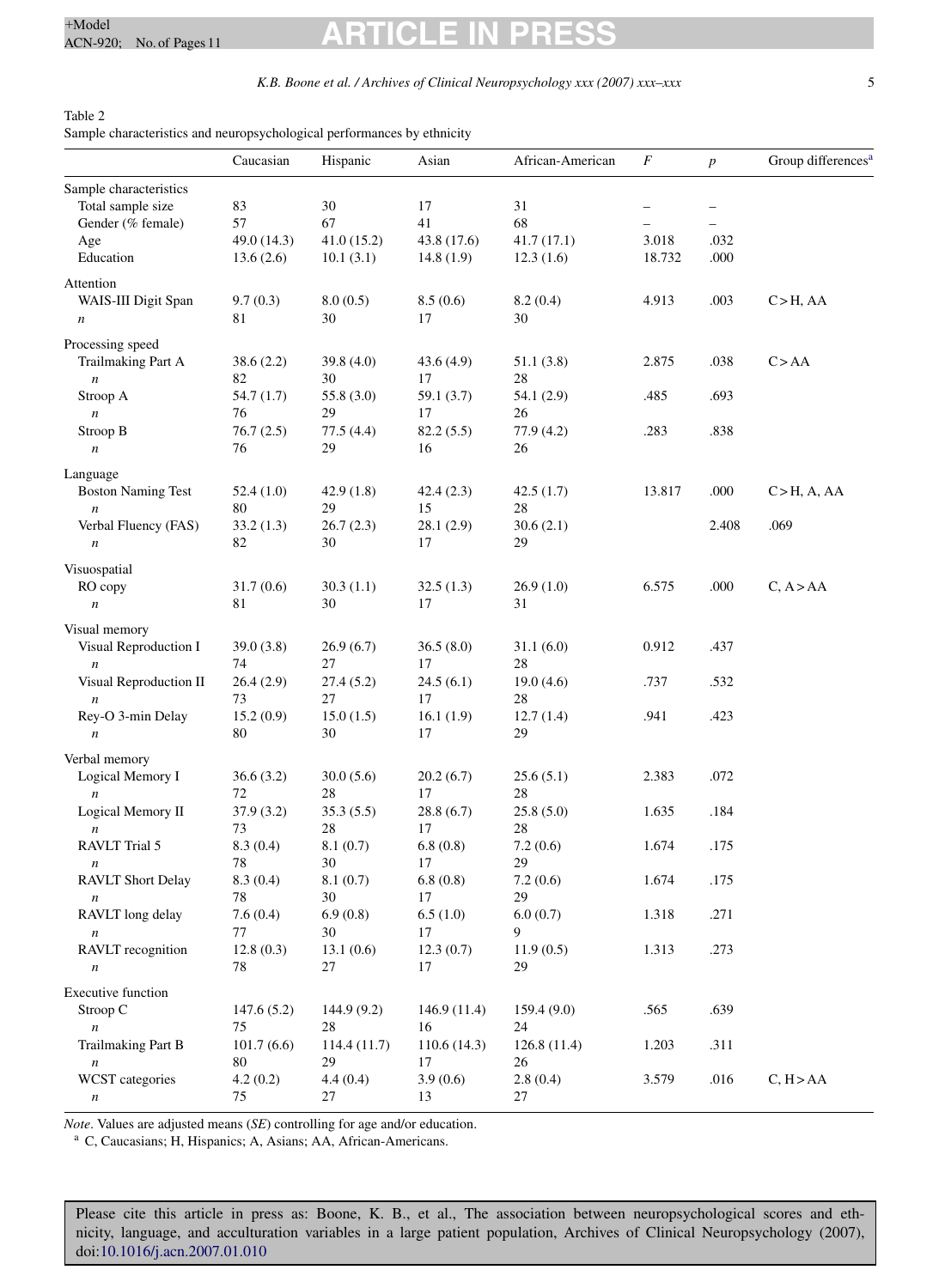### <span id="page-5-0"></span>6 *K.B. Boone et al. / Archives of Clinical Neuropsychology xxx (2007) xxx–xxx*

### Table 3

Neuropsychological performances by ESL group

| Sample demographics<br>Total sample size<br>136<br>25<br>-<br>48<br>Gender (% female)<br>61<br>$\overline{\phantom{0}}$<br>$\overline{\phantom{0}}$<br>46.8(16.0)<br>.199<br>.656<br>45.3(15.7)<br>Age<br>Education<br>.014<br>13.0(2.4)<br>11.5(4.5)<br>6.142<br>Attention<br>WAIS-III Digit Span<br>9.2(0.2)<br>7.9(0.5)<br>5.149<br>.025<br>English > ESL<br>134<br>24<br>$\boldsymbol{n}$<br>Processing speed<br>Trailmaking Part A<br>42.1(1.9)<br>39.1(4.3)<br>.395<br>.531<br>132<br>25<br>$\boldsymbol{n}$<br>.126<br>56.1(1.3)<br>51.0(3.1)<br>2.367<br>Stroop A<br>23<br>125<br>$\boldsymbol{n}$<br>75.9 (4.6)<br>.678<br>78.0(1.9)<br>.173<br>Stroop B<br>22<br>125<br>$\boldsymbol{n}$<br><b>Boston Naming Test</b><br>48.9(0.8)<br>41.0(2.1)<br>12.515<br>.001<br>English > ESL<br>130<br>22<br>$\boldsymbol{n}$<br>Verbal Fluency (FAS)<br>26.6(2.4)<br>3.839<br>.052<br>English > ESL<br>31.7(1.0)<br>134<br>24<br>$\boldsymbol{n}$<br>Visuospatial<br>RO copy<br>30.2(0.5)<br>32.8(1.1)<br>4.685<br>.032<br>ESL > English<br>134<br>25<br>$\boldsymbol{n}$<br>Visual memory<br>.088<br>.767<br>Visual reproduction I<br>34.6(2.9)<br>36.8(6.9)<br>124<br>22<br>$\boldsymbol{n}$<br>.228<br>Visual reproduction II<br>23.9(2.2)<br>30.8(5.2)<br>1.468<br>123<br>22<br>$\boldsymbol{n}$<br>Rey-O 3-min delay<br>14.5(0.7)<br>16.2(1.5)<br>.962<br>.328<br>25<br>131<br>$\boldsymbol{n}$<br>Verbal memory<br>Logical Memory I<br>31.4(2.5)<br>30.5(5.9)<br>.023<br>.881<br>123<br>22<br>1.270<br>.262<br>Logical Memory II<br>33.0(2.4)<br>40.0(5.7)<br>124<br>22<br>$\boldsymbol{n}$<br><b>RAVLT</b> Trial 5<br>10.6(0.6)<br>.384<br>.537<br>10.3(0.3)<br>24<br>130<br>$\boldsymbol{n}$<br>RAVLT short delay<br>7.9(0.3)<br>8.1(0.7)<br>.055<br>.815<br>130<br>24<br>$\boldsymbol{n}$<br>.690<br>.408<br>RAVLT long delay<br>6.9(0.4)<br>7.7(0.8)<br>129<br>24<br>n<br>RAVLT recognition<br>1.223<br>.271<br>12.5(0.2)<br>13.2(0.6)<br>129<br>22<br>$\boldsymbol{n}$<br><b>Executive function</b><br>Stroop C<br>.134<br>.714<br>149.5(4.1)<br>145.6(9.8)<br>22<br>121<br>$\boldsymbol{n}$<br>Trailmaking Part B<br>109.8(5.3)<br>107.3(12.5)<br>.035<br>.852<br>128<br>24<br>n<br>WCST categories<br>.004<br>.950<br>4.0(0.2)<br>3.9(0.5)<br>21<br>121<br>$\boldsymbol{n}$ |          | English | <b>ESL</b> | $\cal F$ | $\boldsymbol{p}$ | Group differences <sup>a</sup> |
|-------------------------------------------------------------------------------------------------------------------------------------------------------------------------------------------------------------------------------------------------------------------------------------------------------------------------------------------------------------------------------------------------------------------------------------------------------------------------------------------------------------------------------------------------------------------------------------------------------------------------------------------------------------------------------------------------------------------------------------------------------------------------------------------------------------------------------------------------------------------------------------------------------------------------------------------------------------------------------------------------------------------------------------------------------------------------------------------------------------------------------------------------------------------------------------------------------------------------------------------------------------------------------------------------------------------------------------------------------------------------------------------------------------------------------------------------------------------------------------------------------------------------------------------------------------------------------------------------------------------------------------------------------------------------------------------------------------------------------------------------------------------------------------------------------------------------------------------------------------------------------------------------------------------------------------------------------------------------------------------------------------------------------------------------------------------------------------------------------------------------------------------------------------------------------------------------------------------------------------------------------------------------------------------|----------|---------|------------|----------|------------------|--------------------------------|
|                                                                                                                                                                                                                                                                                                                                                                                                                                                                                                                                                                                                                                                                                                                                                                                                                                                                                                                                                                                                                                                                                                                                                                                                                                                                                                                                                                                                                                                                                                                                                                                                                                                                                                                                                                                                                                                                                                                                                                                                                                                                                                                                                                                                                                                                                           |          |         |            |          |                  |                                |
|                                                                                                                                                                                                                                                                                                                                                                                                                                                                                                                                                                                                                                                                                                                                                                                                                                                                                                                                                                                                                                                                                                                                                                                                                                                                                                                                                                                                                                                                                                                                                                                                                                                                                                                                                                                                                                                                                                                                                                                                                                                                                                                                                                                                                                                                                           |          |         |            |          |                  |                                |
|                                                                                                                                                                                                                                                                                                                                                                                                                                                                                                                                                                                                                                                                                                                                                                                                                                                                                                                                                                                                                                                                                                                                                                                                                                                                                                                                                                                                                                                                                                                                                                                                                                                                                                                                                                                                                                                                                                                                                                                                                                                                                                                                                                                                                                                                                           |          |         |            |          |                  |                                |
|                                                                                                                                                                                                                                                                                                                                                                                                                                                                                                                                                                                                                                                                                                                                                                                                                                                                                                                                                                                                                                                                                                                                                                                                                                                                                                                                                                                                                                                                                                                                                                                                                                                                                                                                                                                                                                                                                                                                                                                                                                                                                                                                                                                                                                                                                           |          |         |            |          |                  |                                |
|                                                                                                                                                                                                                                                                                                                                                                                                                                                                                                                                                                                                                                                                                                                                                                                                                                                                                                                                                                                                                                                                                                                                                                                                                                                                                                                                                                                                                                                                                                                                                                                                                                                                                                                                                                                                                                                                                                                                                                                                                                                                                                                                                                                                                                                                                           |          |         |            |          |                  |                                |
|                                                                                                                                                                                                                                                                                                                                                                                                                                                                                                                                                                                                                                                                                                                                                                                                                                                                                                                                                                                                                                                                                                                                                                                                                                                                                                                                                                                                                                                                                                                                                                                                                                                                                                                                                                                                                                                                                                                                                                                                                                                                                                                                                                                                                                                                                           |          |         |            |          |                  |                                |
|                                                                                                                                                                                                                                                                                                                                                                                                                                                                                                                                                                                                                                                                                                                                                                                                                                                                                                                                                                                                                                                                                                                                                                                                                                                                                                                                                                                                                                                                                                                                                                                                                                                                                                                                                                                                                                                                                                                                                                                                                                                                                                                                                                                                                                                                                           |          |         |            |          |                  |                                |
|                                                                                                                                                                                                                                                                                                                                                                                                                                                                                                                                                                                                                                                                                                                                                                                                                                                                                                                                                                                                                                                                                                                                                                                                                                                                                                                                                                                                                                                                                                                                                                                                                                                                                                                                                                                                                                                                                                                                                                                                                                                                                                                                                                                                                                                                                           |          |         |            |          |                  |                                |
|                                                                                                                                                                                                                                                                                                                                                                                                                                                                                                                                                                                                                                                                                                                                                                                                                                                                                                                                                                                                                                                                                                                                                                                                                                                                                                                                                                                                                                                                                                                                                                                                                                                                                                                                                                                                                                                                                                                                                                                                                                                                                                                                                                                                                                                                                           |          |         |            |          |                  |                                |
|                                                                                                                                                                                                                                                                                                                                                                                                                                                                                                                                                                                                                                                                                                                                                                                                                                                                                                                                                                                                                                                                                                                                                                                                                                                                                                                                                                                                                                                                                                                                                                                                                                                                                                                                                                                                                                                                                                                                                                                                                                                                                                                                                                                                                                                                                           |          |         |            |          |                  |                                |
|                                                                                                                                                                                                                                                                                                                                                                                                                                                                                                                                                                                                                                                                                                                                                                                                                                                                                                                                                                                                                                                                                                                                                                                                                                                                                                                                                                                                                                                                                                                                                                                                                                                                                                                                                                                                                                                                                                                                                                                                                                                                                                                                                                                                                                                                                           |          |         |            |          |                  |                                |
|                                                                                                                                                                                                                                                                                                                                                                                                                                                                                                                                                                                                                                                                                                                                                                                                                                                                                                                                                                                                                                                                                                                                                                                                                                                                                                                                                                                                                                                                                                                                                                                                                                                                                                                                                                                                                                                                                                                                                                                                                                                                                                                                                                                                                                                                                           |          |         |            |          |                  |                                |
|                                                                                                                                                                                                                                                                                                                                                                                                                                                                                                                                                                                                                                                                                                                                                                                                                                                                                                                                                                                                                                                                                                                                                                                                                                                                                                                                                                                                                                                                                                                                                                                                                                                                                                                                                                                                                                                                                                                                                                                                                                                                                                                                                                                                                                                                                           |          |         |            |          |                  |                                |
|                                                                                                                                                                                                                                                                                                                                                                                                                                                                                                                                                                                                                                                                                                                                                                                                                                                                                                                                                                                                                                                                                                                                                                                                                                                                                                                                                                                                                                                                                                                                                                                                                                                                                                                                                                                                                                                                                                                                                                                                                                                                                                                                                                                                                                                                                           |          |         |            |          |                  |                                |
|                                                                                                                                                                                                                                                                                                                                                                                                                                                                                                                                                                                                                                                                                                                                                                                                                                                                                                                                                                                                                                                                                                                                                                                                                                                                                                                                                                                                                                                                                                                                                                                                                                                                                                                                                                                                                                                                                                                                                                                                                                                                                                                                                                                                                                                                                           |          |         |            |          |                  |                                |
|                                                                                                                                                                                                                                                                                                                                                                                                                                                                                                                                                                                                                                                                                                                                                                                                                                                                                                                                                                                                                                                                                                                                                                                                                                                                                                                                                                                                                                                                                                                                                                                                                                                                                                                                                                                                                                                                                                                                                                                                                                                                                                                                                                                                                                                                                           |          |         |            |          |                  |                                |
|                                                                                                                                                                                                                                                                                                                                                                                                                                                                                                                                                                                                                                                                                                                                                                                                                                                                                                                                                                                                                                                                                                                                                                                                                                                                                                                                                                                                                                                                                                                                                                                                                                                                                                                                                                                                                                                                                                                                                                                                                                                                                                                                                                                                                                                                                           | Language |         |            |          |                  |                                |
|                                                                                                                                                                                                                                                                                                                                                                                                                                                                                                                                                                                                                                                                                                                                                                                                                                                                                                                                                                                                                                                                                                                                                                                                                                                                                                                                                                                                                                                                                                                                                                                                                                                                                                                                                                                                                                                                                                                                                                                                                                                                                                                                                                                                                                                                                           |          |         |            |          |                  |                                |
|                                                                                                                                                                                                                                                                                                                                                                                                                                                                                                                                                                                                                                                                                                                                                                                                                                                                                                                                                                                                                                                                                                                                                                                                                                                                                                                                                                                                                                                                                                                                                                                                                                                                                                                                                                                                                                                                                                                                                                                                                                                                                                                                                                                                                                                                                           |          |         |            |          |                  |                                |
|                                                                                                                                                                                                                                                                                                                                                                                                                                                                                                                                                                                                                                                                                                                                                                                                                                                                                                                                                                                                                                                                                                                                                                                                                                                                                                                                                                                                                                                                                                                                                                                                                                                                                                                                                                                                                                                                                                                                                                                                                                                                                                                                                                                                                                                                                           |          |         |            |          |                  |                                |
|                                                                                                                                                                                                                                                                                                                                                                                                                                                                                                                                                                                                                                                                                                                                                                                                                                                                                                                                                                                                                                                                                                                                                                                                                                                                                                                                                                                                                                                                                                                                                                                                                                                                                                                                                                                                                                                                                                                                                                                                                                                                                                                                                                                                                                                                                           |          |         |            |          |                  |                                |
|                                                                                                                                                                                                                                                                                                                                                                                                                                                                                                                                                                                                                                                                                                                                                                                                                                                                                                                                                                                                                                                                                                                                                                                                                                                                                                                                                                                                                                                                                                                                                                                                                                                                                                                                                                                                                                                                                                                                                                                                                                                                                                                                                                                                                                                                                           |          |         |            |          |                  |                                |
|                                                                                                                                                                                                                                                                                                                                                                                                                                                                                                                                                                                                                                                                                                                                                                                                                                                                                                                                                                                                                                                                                                                                                                                                                                                                                                                                                                                                                                                                                                                                                                                                                                                                                                                                                                                                                                                                                                                                                                                                                                                                                                                                                                                                                                                                                           |          |         |            |          |                  |                                |
|                                                                                                                                                                                                                                                                                                                                                                                                                                                                                                                                                                                                                                                                                                                                                                                                                                                                                                                                                                                                                                                                                                                                                                                                                                                                                                                                                                                                                                                                                                                                                                                                                                                                                                                                                                                                                                                                                                                                                                                                                                                                                                                                                                                                                                                                                           |          |         |            |          |                  |                                |
|                                                                                                                                                                                                                                                                                                                                                                                                                                                                                                                                                                                                                                                                                                                                                                                                                                                                                                                                                                                                                                                                                                                                                                                                                                                                                                                                                                                                                                                                                                                                                                                                                                                                                                                                                                                                                                                                                                                                                                                                                                                                                                                                                                                                                                                                                           |          |         |            |          |                  |                                |
|                                                                                                                                                                                                                                                                                                                                                                                                                                                                                                                                                                                                                                                                                                                                                                                                                                                                                                                                                                                                                                                                                                                                                                                                                                                                                                                                                                                                                                                                                                                                                                                                                                                                                                                                                                                                                                                                                                                                                                                                                                                                                                                                                                                                                                                                                           |          |         |            |          |                  |                                |
|                                                                                                                                                                                                                                                                                                                                                                                                                                                                                                                                                                                                                                                                                                                                                                                                                                                                                                                                                                                                                                                                                                                                                                                                                                                                                                                                                                                                                                                                                                                                                                                                                                                                                                                                                                                                                                                                                                                                                                                                                                                                                                                                                                                                                                                                                           |          |         |            |          |                  |                                |
|                                                                                                                                                                                                                                                                                                                                                                                                                                                                                                                                                                                                                                                                                                                                                                                                                                                                                                                                                                                                                                                                                                                                                                                                                                                                                                                                                                                                                                                                                                                                                                                                                                                                                                                                                                                                                                                                                                                                                                                                                                                                                                                                                                                                                                                                                           |          |         |            |          |                  |                                |
|                                                                                                                                                                                                                                                                                                                                                                                                                                                                                                                                                                                                                                                                                                                                                                                                                                                                                                                                                                                                                                                                                                                                                                                                                                                                                                                                                                                                                                                                                                                                                                                                                                                                                                                                                                                                                                                                                                                                                                                                                                                                                                                                                                                                                                                                                           |          |         |            |          |                  |                                |
|                                                                                                                                                                                                                                                                                                                                                                                                                                                                                                                                                                                                                                                                                                                                                                                                                                                                                                                                                                                                                                                                                                                                                                                                                                                                                                                                                                                                                                                                                                                                                                                                                                                                                                                                                                                                                                                                                                                                                                                                                                                                                                                                                                                                                                                                                           |          |         |            |          |                  |                                |
|                                                                                                                                                                                                                                                                                                                                                                                                                                                                                                                                                                                                                                                                                                                                                                                                                                                                                                                                                                                                                                                                                                                                                                                                                                                                                                                                                                                                                                                                                                                                                                                                                                                                                                                                                                                                                                                                                                                                                                                                                                                                                                                                                                                                                                                                                           |          |         |            |          |                  |                                |
|                                                                                                                                                                                                                                                                                                                                                                                                                                                                                                                                                                                                                                                                                                                                                                                                                                                                                                                                                                                                                                                                                                                                                                                                                                                                                                                                                                                                                                                                                                                                                                                                                                                                                                                                                                                                                                                                                                                                                                                                                                                                                                                                                                                                                                                                                           |          |         |            |          |                  |                                |
|                                                                                                                                                                                                                                                                                                                                                                                                                                                                                                                                                                                                                                                                                                                                                                                                                                                                                                                                                                                                                                                                                                                                                                                                                                                                                                                                                                                                                                                                                                                                                                                                                                                                                                                                                                                                                                                                                                                                                                                                                                                                                                                                                                                                                                                                                           |          |         |            |          |                  |                                |
|                                                                                                                                                                                                                                                                                                                                                                                                                                                                                                                                                                                                                                                                                                                                                                                                                                                                                                                                                                                                                                                                                                                                                                                                                                                                                                                                                                                                                                                                                                                                                                                                                                                                                                                                                                                                                                                                                                                                                                                                                                                                                                                                                                                                                                                                                           |          |         |            |          |                  |                                |
|                                                                                                                                                                                                                                                                                                                                                                                                                                                                                                                                                                                                                                                                                                                                                                                                                                                                                                                                                                                                                                                                                                                                                                                                                                                                                                                                                                                                                                                                                                                                                                                                                                                                                                                                                                                                                                                                                                                                                                                                                                                                                                                                                                                                                                                                                           |          |         |            |          |                  |                                |
|                                                                                                                                                                                                                                                                                                                                                                                                                                                                                                                                                                                                                                                                                                                                                                                                                                                                                                                                                                                                                                                                                                                                                                                                                                                                                                                                                                                                                                                                                                                                                                                                                                                                                                                                                                                                                                                                                                                                                                                                                                                                                                                                                                                                                                                                                           |          |         |            |          |                  |                                |
|                                                                                                                                                                                                                                                                                                                                                                                                                                                                                                                                                                                                                                                                                                                                                                                                                                                                                                                                                                                                                                                                                                                                                                                                                                                                                                                                                                                                                                                                                                                                                                                                                                                                                                                                                                                                                                                                                                                                                                                                                                                                                                                                                                                                                                                                                           |          |         |            |          |                  |                                |
|                                                                                                                                                                                                                                                                                                                                                                                                                                                                                                                                                                                                                                                                                                                                                                                                                                                                                                                                                                                                                                                                                                                                                                                                                                                                                                                                                                                                                                                                                                                                                                                                                                                                                                                                                                                                                                                                                                                                                                                                                                                                                                                                                                                                                                                                                           |          |         |            |          |                  |                                |
|                                                                                                                                                                                                                                                                                                                                                                                                                                                                                                                                                                                                                                                                                                                                                                                                                                                                                                                                                                                                                                                                                                                                                                                                                                                                                                                                                                                                                                                                                                                                                                                                                                                                                                                                                                                                                                                                                                                                                                                                                                                                                                                                                                                                                                                                                           |          |         |            |          |                  |                                |
|                                                                                                                                                                                                                                                                                                                                                                                                                                                                                                                                                                                                                                                                                                                                                                                                                                                                                                                                                                                                                                                                                                                                                                                                                                                                                                                                                                                                                                                                                                                                                                                                                                                                                                                                                                                                                                                                                                                                                                                                                                                                                                                                                                                                                                                                                           |          |         |            |          |                  |                                |
|                                                                                                                                                                                                                                                                                                                                                                                                                                                                                                                                                                                                                                                                                                                                                                                                                                                                                                                                                                                                                                                                                                                                                                                                                                                                                                                                                                                                                                                                                                                                                                                                                                                                                                                                                                                                                                                                                                                                                                                                                                                                                                                                                                                                                                                                                           |          |         |            |          |                  |                                |
|                                                                                                                                                                                                                                                                                                                                                                                                                                                                                                                                                                                                                                                                                                                                                                                                                                                                                                                                                                                                                                                                                                                                                                                                                                                                                                                                                                                                                                                                                                                                                                                                                                                                                                                                                                                                                                                                                                                                                                                                                                                                                                                                                                                                                                                                                           |          |         |            |          |                  |                                |
|                                                                                                                                                                                                                                                                                                                                                                                                                                                                                                                                                                                                                                                                                                                                                                                                                                                                                                                                                                                                                                                                                                                                                                                                                                                                                                                                                                                                                                                                                                                                                                                                                                                                                                                                                                                                                                                                                                                                                                                                                                                                                                                                                                                                                                                                                           |          |         |            |          |                  |                                |
|                                                                                                                                                                                                                                                                                                                                                                                                                                                                                                                                                                                                                                                                                                                                                                                                                                                                                                                                                                                                                                                                                                                                                                                                                                                                                                                                                                                                                                                                                                                                                                                                                                                                                                                                                                                                                                                                                                                                                                                                                                                                                                                                                                                                                                                                                           |          |         |            |          |                  |                                |
|                                                                                                                                                                                                                                                                                                                                                                                                                                                                                                                                                                                                                                                                                                                                                                                                                                                                                                                                                                                                                                                                                                                                                                                                                                                                                                                                                                                                                                                                                                                                                                                                                                                                                                                                                                                                                                                                                                                                                                                                                                                                                                                                                                                                                                                                                           |          |         |            |          |                  |                                |
|                                                                                                                                                                                                                                                                                                                                                                                                                                                                                                                                                                                                                                                                                                                                                                                                                                                                                                                                                                                                                                                                                                                                                                                                                                                                                                                                                                                                                                                                                                                                                                                                                                                                                                                                                                                                                                                                                                                                                                                                                                                                                                                                                                                                                                                                                           |          |         |            |          |                  |                                |
|                                                                                                                                                                                                                                                                                                                                                                                                                                                                                                                                                                                                                                                                                                                                                                                                                                                                                                                                                                                                                                                                                                                                                                                                                                                                                                                                                                                                                                                                                                                                                                                                                                                                                                                                                                                                                                                                                                                                                                                                                                                                                                                                                                                                                                                                                           |          |         |            |          |                  |                                |
|                                                                                                                                                                                                                                                                                                                                                                                                                                                                                                                                                                                                                                                                                                                                                                                                                                                                                                                                                                                                                                                                                                                                                                                                                                                                                                                                                                                                                                                                                                                                                                                                                                                                                                                                                                                                                                                                                                                                                                                                                                                                                                                                                                                                                                                                                           |          |         |            |          |                  |                                |
|                                                                                                                                                                                                                                                                                                                                                                                                                                                                                                                                                                                                                                                                                                                                                                                                                                                                                                                                                                                                                                                                                                                                                                                                                                                                                                                                                                                                                                                                                                                                                                                                                                                                                                                                                                                                                                                                                                                                                                                                                                                                                                                                                                                                                                                                                           |          |         |            |          |                  |                                |
|                                                                                                                                                                                                                                                                                                                                                                                                                                                                                                                                                                                                                                                                                                                                                                                                                                                                                                                                                                                                                                                                                                                                                                                                                                                                                                                                                                                                                                                                                                                                                                                                                                                                                                                                                                                                                                                                                                                                                                                                                                                                                                                                                                                                                                                                                           |          |         |            |          |                  |                                |
|                                                                                                                                                                                                                                                                                                                                                                                                                                                                                                                                                                                                                                                                                                                                                                                                                                                                                                                                                                                                                                                                                                                                                                                                                                                                                                                                                                                                                                                                                                                                                                                                                                                                                                                                                                                                                                                                                                                                                                                                                                                                                                                                                                                                                                                                                           |          |         |            |          |                  |                                |
|                                                                                                                                                                                                                                                                                                                                                                                                                                                                                                                                                                                                                                                                                                                                                                                                                                                                                                                                                                                                                                                                                                                                                                                                                                                                                                                                                                                                                                                                                                                                                                                                                                                                                                                                                                                                                                                                                                                                                                                                                                                                                                                                                                                                                                                                                           |          |         |            |          |                  |                                |

*Note*. Values are adjusted means (*SE*).

<sup>a</sup> ESL, English as a second language.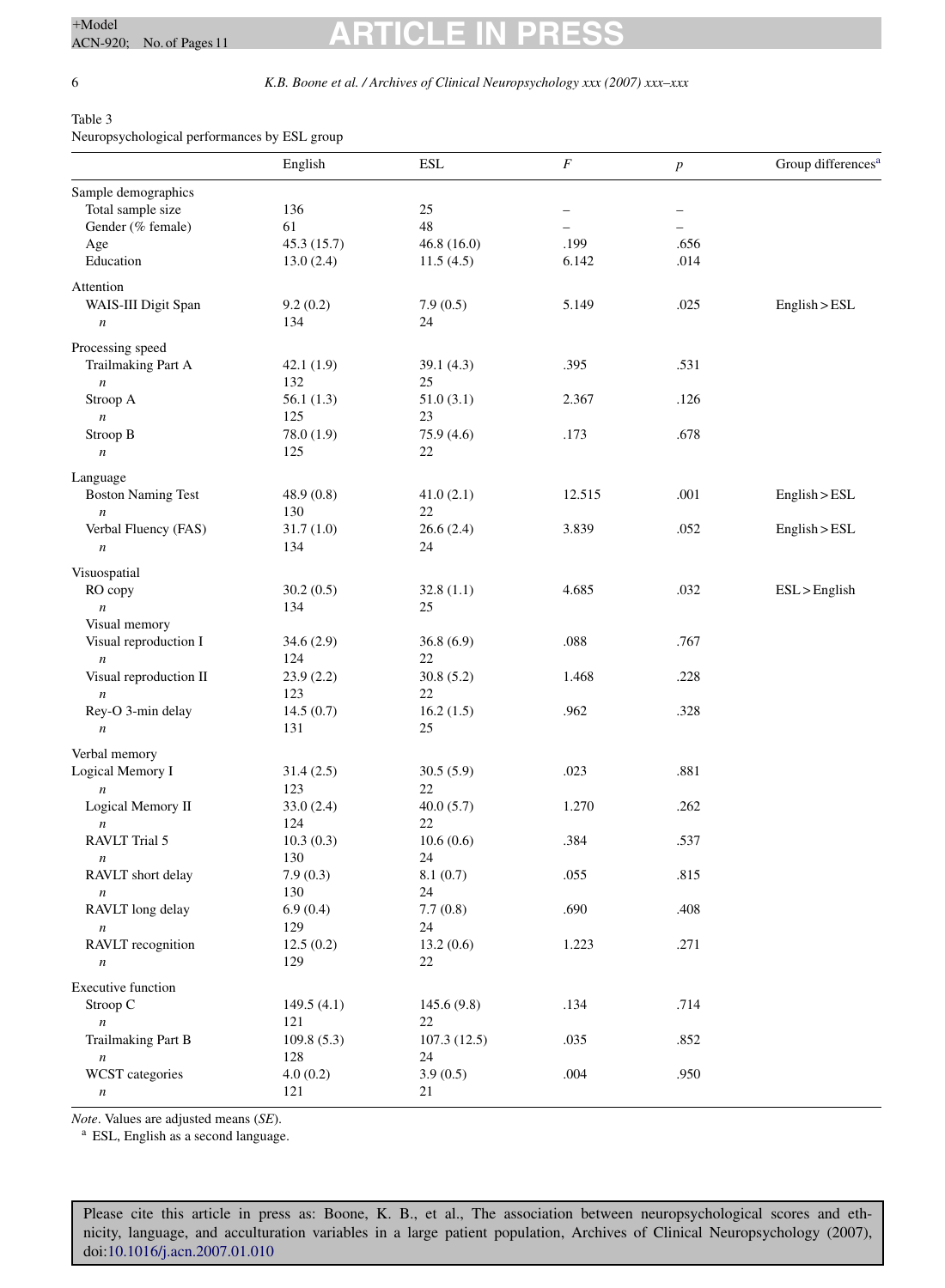#### *K.B. Boone et al. / Archives of Clinical Neuropsychology xxx (2007) xxx–xxx* 7

the fact that the groups appeared to be fairly equivalent in terms of frequency of clinical diagnoses, indicating that the group differences were not due to discrepancies in nature of the presenting illness.

Examination of group means adjusted for age and education revealed that African-American, Hispanics, and Asians scored on average 9–10 points below Caucasians on the Boston Naming Test, and African-Americans and Hispanics scored on average 1½ scaled score points below Caucasians on Digit Span. In addition, African-Americans averaged >1 fewer category on the WCST as compared to Caucasians and Hispanics; 5–6 fewer points in copy of the RO figure in comparison to Caucasians and Asians; and required 12 seconds more than Caucasians on Trails A.

In contrast, group differences were not documented on measures of verbal processing speed (Stroop A and B), verbal memory (WMS-R and WMS-III LM, RAVLT), visual memory (WMS-R or WMS-III VR, RO delay), and most executive skills (Trails B, FAS, Stroop C).

Comparison of those who spoke English as a native versus second language revealed significantly better performance on the Boston Naming Test, FAS, and Digit Span in the former group, and better RO figure copy in the latter group. However, within the Hispanic group specifically, although comparisons of those who spoke English as a first versus second language continued to show a superiority in RO figure copy in the ESL group, no other significant differences were detected. In fact, examination of adjusted means revealed that native-English-speaking Hispanics were still averaging 10 points less on the Boston Naming Test than Caucasians, more than 6 points less on FAS, and over 2 scaled score points lower on Digit Span. These data contradict the assumption that adjustments in interpretation of neuropsychological scores are only necessary for Hispanics who are nonnative English speakers. Our findings are similar to those of Razani and colleagues (in press) who observed that an ethnically diverse sample of nonpatient volunteers (Hispanic, Asian, and Middle-Eastern) who spoke English as a first versus second language performed comparably to each other and worse than Anglo-Americans on verbal measures of the WASI.

Associations between available measures of acculturation (years in United States, years educated in United States, age at which English was first learned) and cognitive scores were limited to select verbal skills involving wordretrieval (Boston Naming Test), word generation (FAS), and verbal repetition/attention span (Digit Span). However, these acculturation variables are only applicable to foreign-born individuals and/or those who speak English as a second language. We did not have data available to assess the relationship between formal acculturation measures and cognitive scores in ethnic minorities born in this county and who spoke English as native language. The data we do have, however, suggest that language skills measured in English in an immigrant population will be inversely related to age at which English was learned and positively associated with number of years resided and educated in the United States. These findings are in line with previous research conducted with healthy, ethnically diverse adults ([Harris,](#page-8-0) [Tulsky, & Schultheis, 2003;](#page-8-0) [Razani et al., in press\).](#page-9-0)

Results from the present study suggest that ethnic differences in test performance are not attenuated by presence of psychiatric or neurologic illness. The findings further caution that normative data derived on Caucasian samples may not be appropriate for use for with other ethnic groups, particularly for measures of language, attention, processing speed, constructional skill, and select executive skills; application of Caucasian-derived norms will result in overpathologizing of cognitive disorder in ethnic minorities. Additionally, the fact that all non-Caucasian groups performed consistently lower on the Boston Naming Test suggests that the test stimuli themselves may be systematically biased against those groups. In a multicultural society, the development of appropriate norms may be insufficient in and of themselves unless specific tests/test-items that are reflective of a diverse cultural experience are developed simultaneously with normative data.

Some authors have questioned the use of race-based norms [\(Gasquoine, 1999;](#page-8-0) [Manly, 2005;](#page-9-0) [Manly et al., 2004;](#page-9-0) [Manly, Jacobs, Touradji, Small, & Stern, 2002\)](#page-9-0) given that variables such as level of acculturation, quality of education, length of residence in the United States, years educated outside of the United States, and extent of English language use when growing up and currently, appear to be the factors responsible for the observed ethnic differences in cognition [\(Arnold & Orozco, 1989;](#page-8-0) [Gasquoine, 1999;](#page-8-0) [Gonzalez & Roll, 1985;](#page-8-0) [Harris et al., 2003; Manly et al., 1998a,b, 2002;](#page-8-0) [Razani et al., in press; Shuttleworth-Edwards et al., 2004;](#page-8-0) [Touradji, Manly, Jacobs, & Stern, 2001\).](#page-10-0) Ideally, future normative studies should stratify data according to cultural factors, rather than race. However, in the interim, clinicians attempting to interpret test scores of ethnic minorities are limited to use of incomplete race-based norms (see [Table 4\)](#page-7-0) and norms primarily derived on non-Hispanic Caucasians; use of the latter will require appropriate adjustments of interpretations, informed by the available literature, so as to avoid mischaracterization of the cognitive abilities of ethnic minorities. In addition, clinical and forensic decisions based on such data must include prominent caveats about sources of measurement error (Pontón, 2001; Pontón & Corona-LoMonaco, in press).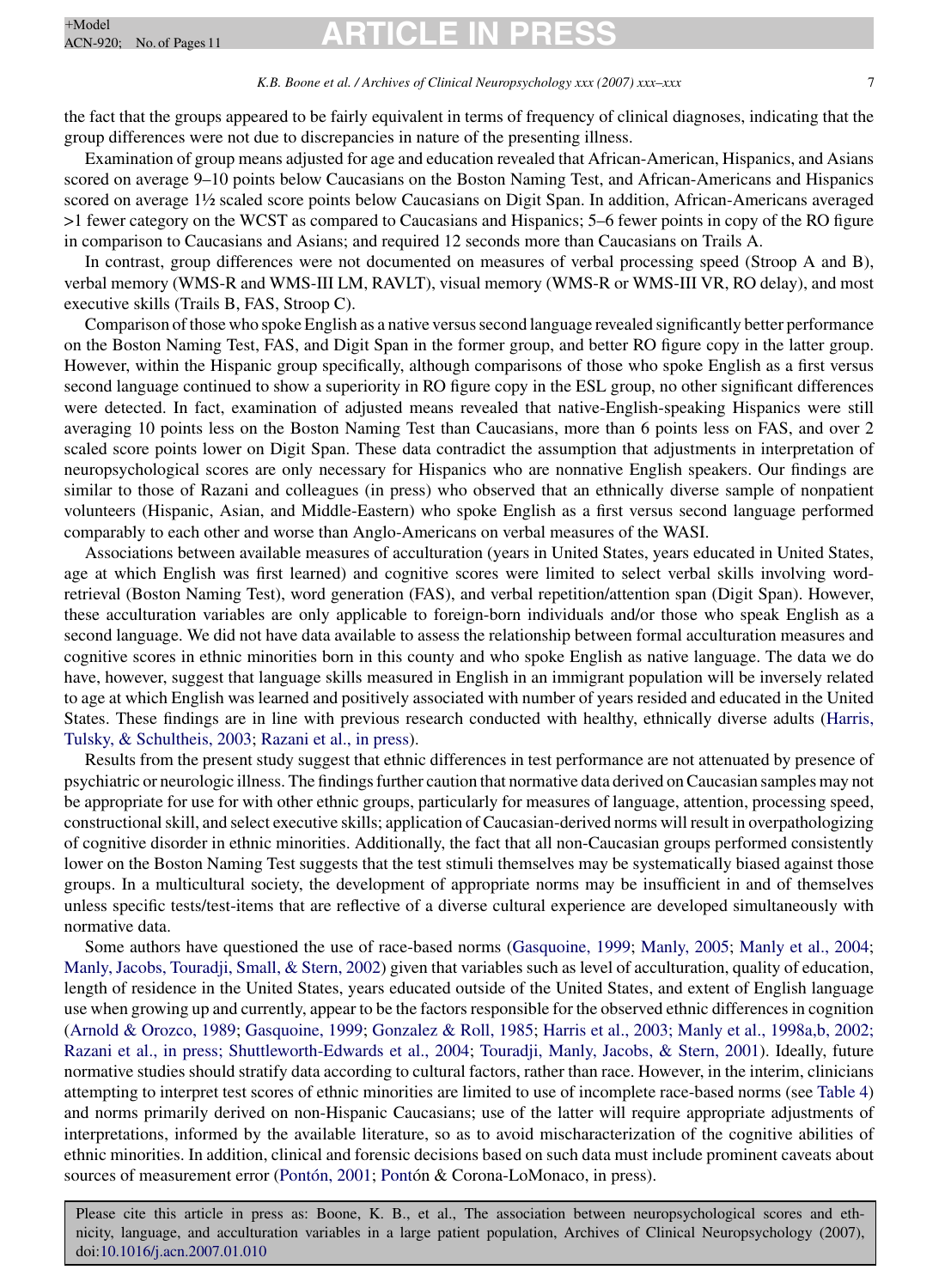### <span id="page-7-0"></span>8 *K.B. Boone et al. / Archives of Clinical Neuropsychology xxx (2007) xxx–xxx*

#### Table 4

Available normative for African-Americans, Hispanics, and Asians

| Ethnic group      | Test                                | References                                                                                |
|-------------------|-------------------------------------|-------------------------------------------------------------------------------------------|
| African-Americans |                                     |                                                                                           |
|                   | <b>Boston Naming Test</b>           | Henderson, Frank, Pigatt, Abramson, & Houston (1998); Lucas et al.<br>(2005)              |
|                   | <b>Benton Visual Retention Test</b> | Manly et al. (2002)                                                                       |
|                   | California Verbal Learning Test     | Norman et al. (2000)                                                                      |
|                   | <b>COWAT/FAS</b>                    | Gladsjo et al. (1999); Johnson-Selfridge et al. (1998); Lucas et al. (2005)               |
|                   | Halstead-Reitan Battery             | Heaton, Miller, Taylor, and Grant (2004)                                                  |
|                   | Hopkins Verbal Learning Test        | Friedman, Schinka, Mortimer, and Graves (2002)                                            |
|                   | Grip Strength                       | Heaton et al. $(2004)$                                                                    |
|                   | Grooved Pegboard                    | Heaton et al. $(2004)$                                                                    |
|                   | Judgment of Line Orientation        | Lucas et al. $(2005)$                                                                     |
|                   | <b>PASAT</b>                        | Diehr et al. (1998)                                                                       |
|                   | <b>RBANS</b>                        | Patton et al. (2003)                                                                      |
|                   | Stroop Test                         | Lucas et al. (2005); Moering, Schinka, Mortimer, and Graves (2004);                       |
|                   |                                     | Strickland, D'Elia, James, and Stein, (1997)                                              |
|                   | Token Test                          | Lucas et al. $(2005)$                                                                     |
|                   | Trailmaking                         | Lucas et al. $(2005)$                                                                     |
|                   | WAIS-III and WMS-III                | Psychological Corporation (2001)                                                          |
|                   | WRAT-3 Reading                      | Lucas et al. $(2005)$                                                                     |
| Hispanics         |                                     |                                                                                           |
| Tested in English |                                     |                                                                                           |
|                   | <b>Boston Naming Test</b>           | Kohnert, Hernandez, and Bates, (1998); Roberts, Garcia, Desrochers,                       |
|                   |                                     | and Hernandez (2002); Rosselli et al. (2002)                                              |
|                   | FAS                                 | Johnson-Selfridge et al. (1998)                                                           |
|                   | Stroop Test                         | Rosselli et al. (2002)                                                                    |
|                   | WAIS-III and WMS-III                | Psychological Corporation (2001)                                                          |
| Tested in Spanish |                                     |                                                                                           |
|                   | Bateria Neuropsicologica en Espanol | Artiola-i-Fortuny, Hermosillo Romo, Heaton, and Pardee (1999)                             |
|                   | <b>Benton Visual Retention Test</b> | Jacobs et al. (1997)                                                                      |
|                   | <b>Boston Naming Test</b>           | Pontón et al. (1996)                                                                      |
|                   | Color Trails                        | Pontón et al. (1996)                                                                      |
|                   | FAS                                 | Pontón et al. (1996)                                                                      |
|                   | <b>NEUROPSI</b>                     | Ostrosky-Solis, Ardila, and Rosselli (1997)                                               |
|                   | Neuropsychological Screening        |                                                                                           |
|                   | Battery for Hispanics               | Pontón et al. (1996)                                                                      |
|                   | Raven's Standard Progressive        |                                                                                           |
|                   | Matrices                            | Pontón et al. (1996)                                                                      |
|                   | Rey figure copy                     | Ardila, Rosselli, and Rosas (1989); Ostrosky-Solis et al. (1998); Pontón<br>et al. (1996) |
|                   | Spanish English Verbal Learning     | Gonzalez, Mungas, and Haan (2002)                                                         |
|                   | <b>Stroop Test</b>                  | Lopez-Carlos, Salazar, Villasenor, Saucedo, and Pena (2003)                               |
|                   | Visual Form Discrimination          | Campo and Morales (2003)                                                                  |
|                   | WMS-R                               | Demsky et al. (1998)                                                                      |
|                   | WHO-UCLA AVLT                       | Pontón et al. (1996)                                                                      |
|                   | Wisconsin Card Sorting Test         | Artiola-i-Fortuny and Heaton (1996); Artiola-i-Fortuny and Mullaney                       |
|                   |                                     | (1998); Lopez-Carlos et al. (2003); Mejia, Pineda, Alvarez, and Ardila,                   |
|                   |                                     | (1998); Rey, Feldman, Rivas-Vazquez, Levin, and Benton, (1999);                           |
|                   |                                     | Rosselli and Ardila (1996)                                                                |
| Asians            |                                     |                                                                                           |
| Vietnamese        | <b>Stroop Test</b>                  | Doan and Swerdlow (1999)                                                                  |
| Chinese           | Trailmaking                         | Lu and Bigler (2002)                                                                      |
| Korean            | Western Aphasia Battery             | Kim and Na $(2004)$                                                                       |
| Japanese          | Trailmaking                         | McCurry et al. (2001); Abe et al. (2004)                                                  |
|                   | Verbal Fluency                      | Abe et al. (2004)                                                                         |
|                   | Wisconsin Card Sorting Test         | Abe et al. (2004)                                                                         |
|                   | Finger Tapping                      | McCurry et al. (2001)                                                                     |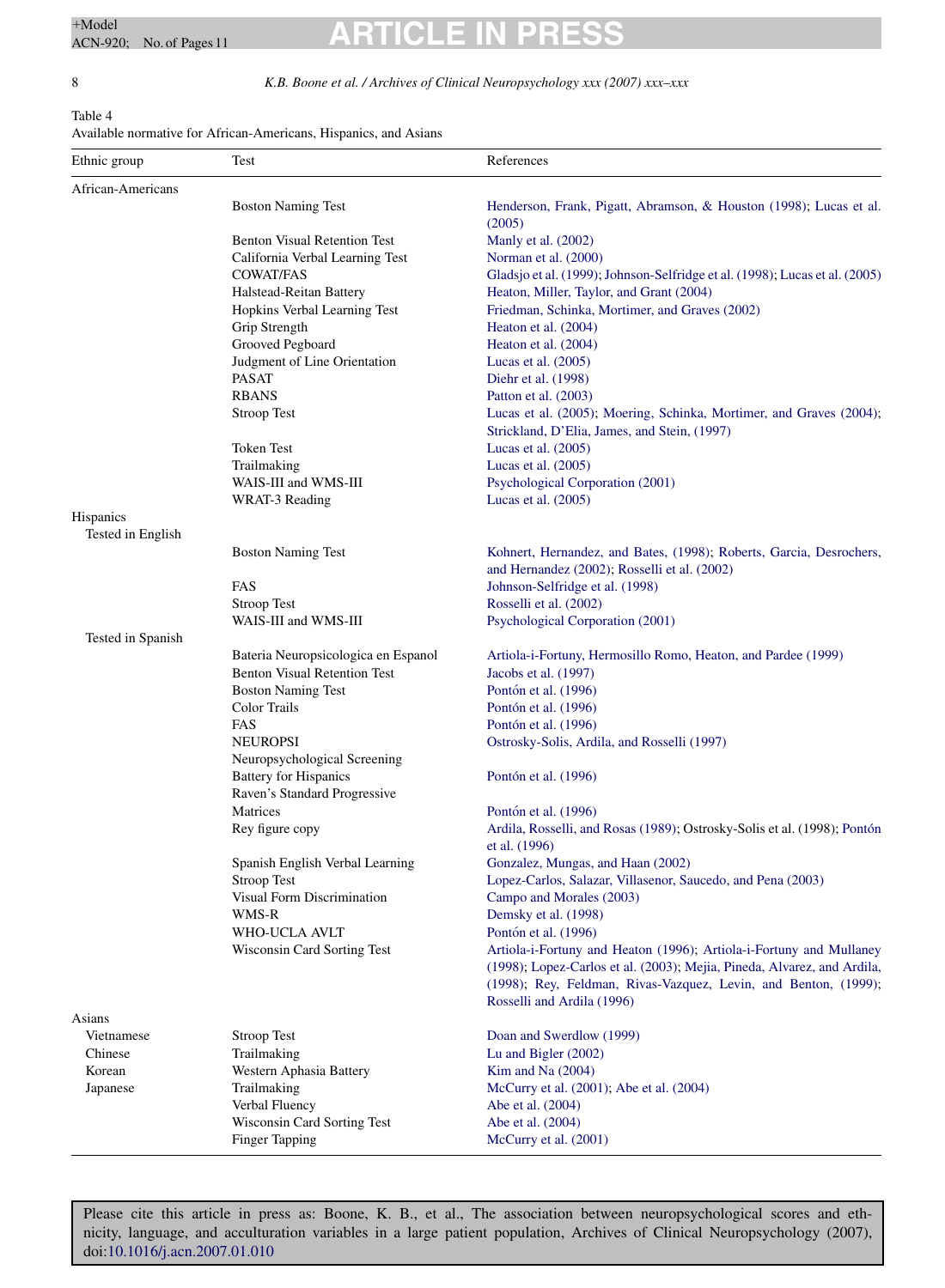### <span id="page-8-0"></span>**References**

- Abe, M., Suzuki, K., Okada, K., Miura, R., Fujii, T., Etsurou, M., & Yamadori, A. (2004). Normative data on tests for frontal lobe functions: Trail Making Test, Verbal Fluency Wisconsin Card Sorting Test (Keio Version). *No To Shinkei*, *56*, 567–574.
- Ardila, A., Rosselli, M., & Rosas, P. (1989). Neuropsychological assessment in illiterates: Visuospatial and memory abilities. *Brain and Cognition*, *11*, 147–166.
- Arnold, B., Montgomery, G., Castaneda, I., & Longoria, R. (1994). Acculturation and performance of Hispanics on selected Halstead-Reitan neuropsychological tests. *Assessment*, *1*, 239–248.
- Arnold, B., & Orozco, S. (1989). Physical disability, acculturation, and family interaction among Mexican Americans. *Journal of Applied Rehabilitation Counseling*, *20*, 28–32.
- Artiola-i-Fortuny, L., & Heaton, R. K. (1996). Standard versus computerized administration of the Wisconsin Card Sorting Test. *The Clinical Neuropsychologist*, *10*, 419–424.
- Artiola-i-Fortuny, L., Hermosillo Romo, D. H., Heaton, R. K., & Pardee, R. E., III. (1999). *Manual de normas y procedimientos para la bateria neuropsicologica en Espanol*. Tucson, AZ: mPress.
- Artiola-i-Fortuny, L., & Mullaney, H. (1998). Neuropsychological comparisons of Spanish-speaking participants from the U.S.-Mexico border region versus Spain. *Journal of the International Neuropsychological Society*, *4*, 363–379.
- Babikian, T., Boone, K., Lu, P., & Arnold, G. (2006). Sensitivity and specificity of various Digit Span scores in the detection of suspect effort. *The Clinical Neuropsychologist*, *20*, 145–159.
- Boone, K., Lu, P., & Herzberg, D. (2002a). *The Dot Counting Test*. Los Angeles: Western Psychological Services.
- Boone, K., Lu, P., & Herzberg, D. (2002b). *The b Test*. Los Angeles: Western Psychological Services.
- Boone, K., Salazar, X., Lu, P., Warner-Chacon, K., & Razani, J. (2002). The Rey 15-item Recognition Trial: A technique to enhance sensitivity of the Rey 15-item Memorization Test. *Journal of Clinical and Experimental Neuropsychology*, *24*, 561–573.
- Byrd, D. A., Touradji, P., Tang, M. X., & Manly, J. J. (2004). Cancellation test performance in African American, Hispanic, and White elderly. *Journal of the International Neuropsychological Society*, *10*, 401–411.
- Campo, P., & Morales, M. (2003). Reliability and normative data for the Benton Visual Form Discrimination Test. *The Clinical Neuropsychologist*, *17*, 220–225.
- Coffey, D. M., Marmol, L., Schock, L., & Adams, W. (2005). The influence of acculturation on the Wisconsin Card Sorting Test by Mexican Americans. *Archives of Clinical Neuropsychology*, *20*, 795–803.
- Corrigan, J., & Hinkeldey, N. (1987). Relationship between parts A and B of the Trail Making Test. *Journal of Clinical Psychology*, *43*, 402–409.
- Demsky, Y. I., Mittenberg, W., Quintar, B., Katell, A. D., & Golden, C. J. (1998). Bias in the use of standard American norms with Spanish translations of the Wechsler Memory-Scale–Revised. *Assessment*, *5*, 115–121.
- Diehr, M. C., Heaton, R. K., Miller, W., & Grant, I. (1998). The Paced Auditory Serial Addition Task (PASAT): Norms for age, education and ethnicity. *Assessment*, *5*, 375–387.
- Doan, W., & Swerdlow, N. (1999). Preliminary findings with a new Vietnamese Stroop Test. *Perceptual and Motor Skills*, *89*, 173–182.
- Friedman, M., Schinka, J., Mortimer, J., & Graves, A. (2002). Hopkins Verbal Learning Test-Revised: Norms for elderly African Americans. *The Clinical Neuropsychologist*, *16*, 356–372.
- Gasquoine, P. (1999). Variables moderating cultural and ethnic differences in neuropsychological assessment: The case of Hispanic Americans. *The Clinical Neuropsychologist*, *13*, 376–383.
- Gladsjo, J., Schuman, C., Evans, J., Peavy, G., Miller, S., & Heaton, R. (1999). Norms for Letter and Category Fluency: Demographic corrections for age, education, and ethnicity. *Assessment*, *6*, 147–178.
- Gonzalez, H., Mungas, D., & Haan, M. (2002). A verbal learning and memory test for English-and Spanish-speaking older Mexican-American adults. *The Clinical Neuropsychologist*, *16*, 439–451.
- Gonzales, R., & Roll, S. (1985). Relationship between acculturation, cognitive style, and intelligence. *Journal of Cross Cultural Psychology*, *16*, 190–205.
- Greiffenstein, M., Baker, J. W., & Gola, T. (1996). Comparison of multiple scoring methods for Rey's malingered amnesia measures. *Archives of Clinical Neuropsychology*, *11*, 283–293.
- Harris, J. G., Tulsky, D. S., & Schultheis, M. T. (2003). Assessment of the non-native English speaker: Assimilating history and research findings to guide clinical practice. In S. D. Tulsky, D. H. Saklofske, G. J. Chelune, R. K. Heaton, R. J. Ivnik, R. Bornstein, A. Prifitera, & M. F. Ledbetter (Eds.), *Clinical Interpretation of the WAIS-III and WMS-III* (pp. 343–390). San Diego, CA: Academic Press.
- Heaton, R., Miller, S., Taylor, M., & Grant, I. (2004). *Revised Comprehensive Norms for an Expanded Halstead-Reitan Battery: Demographically adjusted neuropsychological norms for African American and Caucasian adults*. Lutz, FL: Psychological Assessment Resources.
- Henderson, L. W., Frank, E. M., Pigatt, T., Abramson, R. K., & Houston, M. (1998). Race, gender, and educational level effects on Boston Naming Test scores. *Aphasiology*, *12*, 901–912.
- Iverson, G., & Franzen, M. (1994). The Recognition Memory Test, Digit Span, and Knox Cube Test as markers of malingered memory impairment. *Assessment*, *1*, 323–324.
- Jacobs, D., Sano, M., Albert, S., Schofield, P., Dooneief, G., & Stern, Y. (1997). Cross-cultural neuropsychological assessment: A comparison of randomly selected, demographically matched cohorts of English-and Spanish-speaking older adults. *Journal of Clinical and Experimental Neuropsychology*, *19*, 331–339.
- Johnson-Selfridge, M., Zalewski, M., & Aboudarham, J. (1998). The relationship between ethnicity and word fluency. *Archives of Clinical Neuropsychology*, *12*, 319–325.
- Kennepohl, S., Shore, D., Nabors, N., & Hanks, R. (2004). African American acculturation and neuropsychological test performance following traumatic brain injury. *Journal of the International Neuropsychological Society*, *10*, 566–577.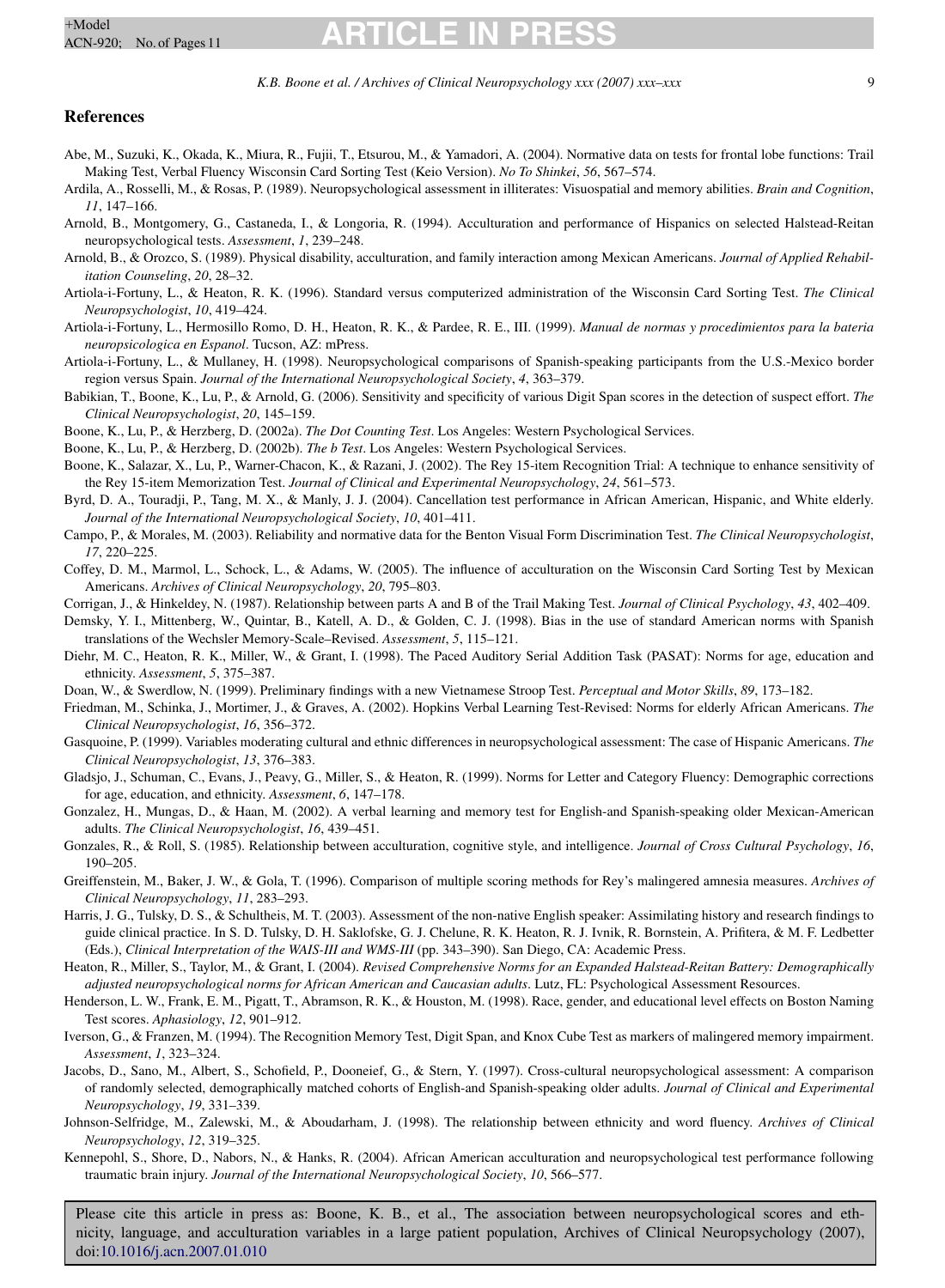### <span id="page-9-0"></span>10 *K.B. Boone et al. / Archives of Clinical Neuropsychology xxx (2007) xxx–xxx*

- Kim, H., & Na, D. (2004). Normative data on Korean version of the Western Aphasia Battery. *Journal of Clinical and Experimental Neuropsychology*, *26*, 1011–1020.
- Kohnert, K., Hernandez, A., & Bates, E. (1998). Bilingual performance on the Boston Naming Test: Preliminary norms in Spanish and English. *Brain and Language*, *65*, 422–440.
- Lopez-Carlos, E., Salazar, X., Villasenor, T., Saucedo, C., & Pena, R. (2003). Validez y datos normativos de la pruebas de nomincion en pesonas con educacion limitada. In *Poster presented at the Neuropsicologia-Congreso Latinoamericano por la Socedad Latinoamericana de Neuropsicologia*.
- Lu, L., & Bigler, E. (2002). Normative data on Trail Making Test for neurologically normal. *Chinese-speaking adults. Applied Neuropsychology*, *9*, 219–225.
- Lu, P., Boone, K., Cozolino, L., & Mitchell, C. (2003). Effectiveness of the Rey-Osterrieth Complex Figure Test and the Meyers and Meyers Recognition Trial in the detection of suspect effort. *The Clinical Neuropsychologist*, *17*, 426–440.
- Lucas, J., Ivnik, R., Smith, G., Ferman, T., Willis, F., Petersen, R., et al. (2005). Mayo's Older African American Normative Studies: Norms for Boston Naming Test, Controlled Oral Word Association, Category Fluency, Animal Naming, Token Test, WRAT-3 Reading, Trail Making Test, Stroop Test, and Judgment of Line Orientation. *The Clinical Neuropsychologist*, *19*, 243–269.
- Manly, J. (2005). Advantages and disadvantages of separate norms for African Americans. *The Clinical Neuropsychologist*, *19*, 270–275.
- Manly, J. J., Byrd, D. A., Touradji, P., & Stern, Y. (2004). Acculturation, reading level, and neuropsychological test performance among African American elders. *Applied Neuropsychology*, 1137–1146.
- Manly, J., Jacobs, D., Sano, M., Bell, K., Mechant, C., Small, S., et al. (1998). Cognitive test performance among nondemented elderly African Americans and Whites. *Neurology*, *50*, 1238–1245.
- Manly, J., Jacobs, D., Touradji, P., Small, S., & Stern, Y. (2002). Reading level attenuates differences in neuropsychological test performance between African American and White elders. *Journal of the International Neuropsychological Society*, *8*, 341–348.
- Manly, J. J., Miller, S. W., Heaton, R. K., Byrd, D., Reilly, J., & Velasquez, R. J. <E-AL>. (1998). The effect of African-American acculturation on neuropsychological test performance in normal and HIV-positive individuals. The HIV Neurobehavioral Research Center (NHRC) Group. *Journal of the International Neuropsychological Society*, *4*, 291–302.
- Mehta, K., Simonsick, E. M., Rooks, R., Newman, A. B., Pope, S. K., Rubin, S. M., et al. (2004). Black and white differences in cognitive function scores: What explains the difference? *American Geriatrics Society*, *52*, 2120–2127.
- Mejia, S., Pineda, D., Alvarez, L., & Ardila, A. (1998). Individual differences in memory and executive function abilities during normal aging. *International Journal of Neurosciences*, *95*, 271–284.
- Mitrushina, M., Boone, K., & D'Elia, L. (1999). *Handbook of normative data for neuropsychological assessment*. New York: Oxford University Press.
- McCurry, S., Gibbons, L., Uomoto, J., Thompson, M., Graves, A., Edland, S., et al. (2001). Neuropsychological test performance in a cognitively intact sample of older Japanese American adults. *Archives of Clinical Neuropsychology*, *16*, 447–459.
- Moering, R., Schinka, J., Mortimer, J., & Graves, A. (2004). Normative data for elderly African Americans for the Stroop Color and Word Test. *Archives of Clinical Neuropsychology*, *19*, 61–71.
- Nitch, S., Boone, K., Wen, J., Arnold, G., & Warner-Chacon, K. (2006). The utility of the Rey Word Recognition Test in the detection of suspect effort. *The Clinical Neuropsychologist*, *20*, 873–887.
- Norman, M., Evans, J., Miller, W., & Heaton, R. (2000). Demographically corrected norms for the California Verbal Learning Test. *Journal of Clinical and Experimental Neuropsychology*, *22*, 80–94.
- Ostrosky-Solis, F., Ardila, A., & Rosselli, M. (1997). NEUROPSI: Evaluacion Neuropsicologica Breve en Espanol. In *Manual, Instructivo y Protocolo de Aplicacion [NEUOPSI: A Brief Neuropsychological Evaluation in Spanish. Manual, Instructions, and Application Protocol]*.
- Patton, D., Duff, K., Schoenberg, M., Mold, J., Scott, J., & Adams, R. (2003). Performance of cognitively normal African Americans on the RBANS in community dwelling older adults. *The Clinical Neuropsychologist*, *17*, 515–530.
- Pontón, M. O. (2001). Research and assessment issues with Hispanic populations. In M. O. Pontón & J. Leon-Carrion (Eds.), *Neuropsychology and the Hispanic patient: A clinical handbook* (pp. 39–58). Mahwah, NJ: Lawrence Earlbaum.
- Pontón, M. O., & Corona-LoMonaco, M. (in press). Assessment of the Hispanic Patient. In Uzzell, B., Pontón, M. O., & Ardila, A. (Eds.), *International handbook of cross-cultural neuropsychology.* Hillsdale, NJ: Lawrence Earlbaum.
- Pontón, M. O., Satz, P., Herrera, L., Ortiz, F., Urrutia, C., Young, R., et al. (1996). Normative data stratified by age and education for the Neuropsychological Screening Battery for Hispanics (NeSBHIS): Initial report. *Journal of International Neuropsychological Society*, *2*, 96– 104.
- Psychological Corporation. (2001). *WAIS-III, WMS-III WIAT-II Scoring Assistant*. USA: t Harcourt Assessment Company.
- Razani, J., Murcia, G., Tabares, J., & Wong, J. (in press). The effects of culture on WASI Test performance in ethnically diverse individuals. *The Clinical Neuropsychologist.*
- Reitan, R., & Wolfson, D. (1995). Influence of age and education on neuropsychological test results. *The Clinical Neuropsychologist*, *2*, 151–158.
- Reitan, R., & Wolfson, D. (1997). Consistency of neuropsychological test scores of head-injured subjects involved in litigation compared with head-injured subjects not involved in litigation: Development of the retest consistency index. *The Clinical Neuropsychologist*, *11*, 69–76.
- Rey, G. J., Feldman, E., Rivas-Vazquez, R., Levin, B. E., & Benton, A. (1999). Neuropsychological test development and normative data on Hispanics. *Archives of Clinical Neuropsychology*, *14*, 593–601.
- Roberts, P. M., Garcia, L. J., Desrochers, A., & Hernandez, D. (2002). English performance of proficient bilingual adults on the Boston Naming Test. *Aphasiology*, *16*, 635–645.
- Rosselli, M., & Ardila, A. (1996). Cognitive effects of cocaine and polydrug abuse. *Journal of Clinical and Experimental Neuropsychology*, *18*, 122–135.
- Rosselli, M., Ardila, A., Salvatierra, J., Marquez, M., Maos, L., & Weekes, V. (2002). A cross-linguistic comparison of verbal fluency tests. *International Journal of Neurosciences*, *112*, 759–776.